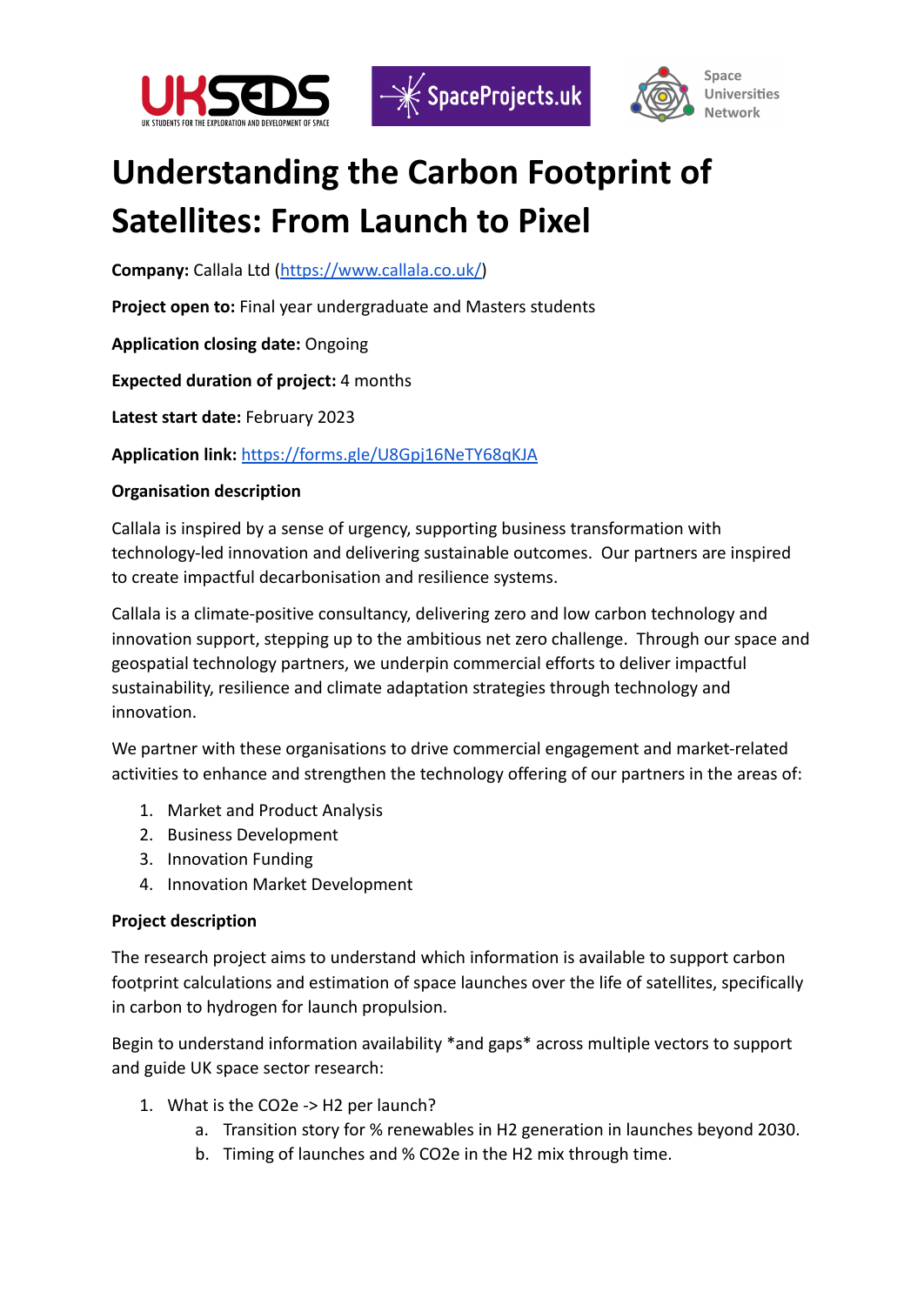



- 2. What is the CO2e -> H2 per satellite?
	- a. Analyse CubeSats (shorter lifespan; high number per launch) vs Traditional Satellites (longer lifespan; low number per launch)
- 3. What is the CO2e -> H2 per pixel?
	- a. Analyse consumption of Open data (used lots so CO2e per scene is relatively low) vs Commercial data (less well used so CO2e per scene is relatively high)
	- b. Analyse difference between low resolution satellites in regional analysis vs high resolution in targeted Critical National Infrastructure (CNI) analysis

The applicant shall:

- a) Develop and execute a research plan; utilising a matrix approach to reporting based on information publicly available and gap analysis.
- b) Execute engagement plan for gap fill; who should be contacted from satellite companies with their own spacecraft or those who conduct launches.
- c) Report of findings (.xlsx and .pptx); illustrate information available and residual information gaps following completion of (a.) and (b.).
- d) Conclusions and recommendations (.pptx) to illustrate one or more areas of key future intervention for the UK Space Community.

The key deliverable will be the development of an influential, data-driven set of industry information points and information gaps which shall translate to important and urgent areas of work for the wider UK space sector.

## **Person Specification**

Callala aims to appoint a single Masters level student with both strong space sector skills, a passion for sustainability and who is able to utilise and develop the soft skills needed to elicit conversations and discussions with space companies in relation to their own ESG credentials and reporting.

Callala is looking for someone that has a diverse background of work and educational experiences and can demonstrate that they are an effective communicator both at interview and in their influence across previous non-space settings.

The project shall require:

- 1. wide-angle plan development.
- 2. highly targeted and forensic independent research.
- 3. collaborative reviews of outcomes, step-by-step.
- 4. development of agile in-project actions based on project outcomes and findings.
- 5. analysis, development of conclusions and high-level recommendations.

The successful applicant will both require a commercial awareness and shall further develop their soft skills in both securing virtual meetings and translating these into impactful insights that can be reported and more widely relied upon.